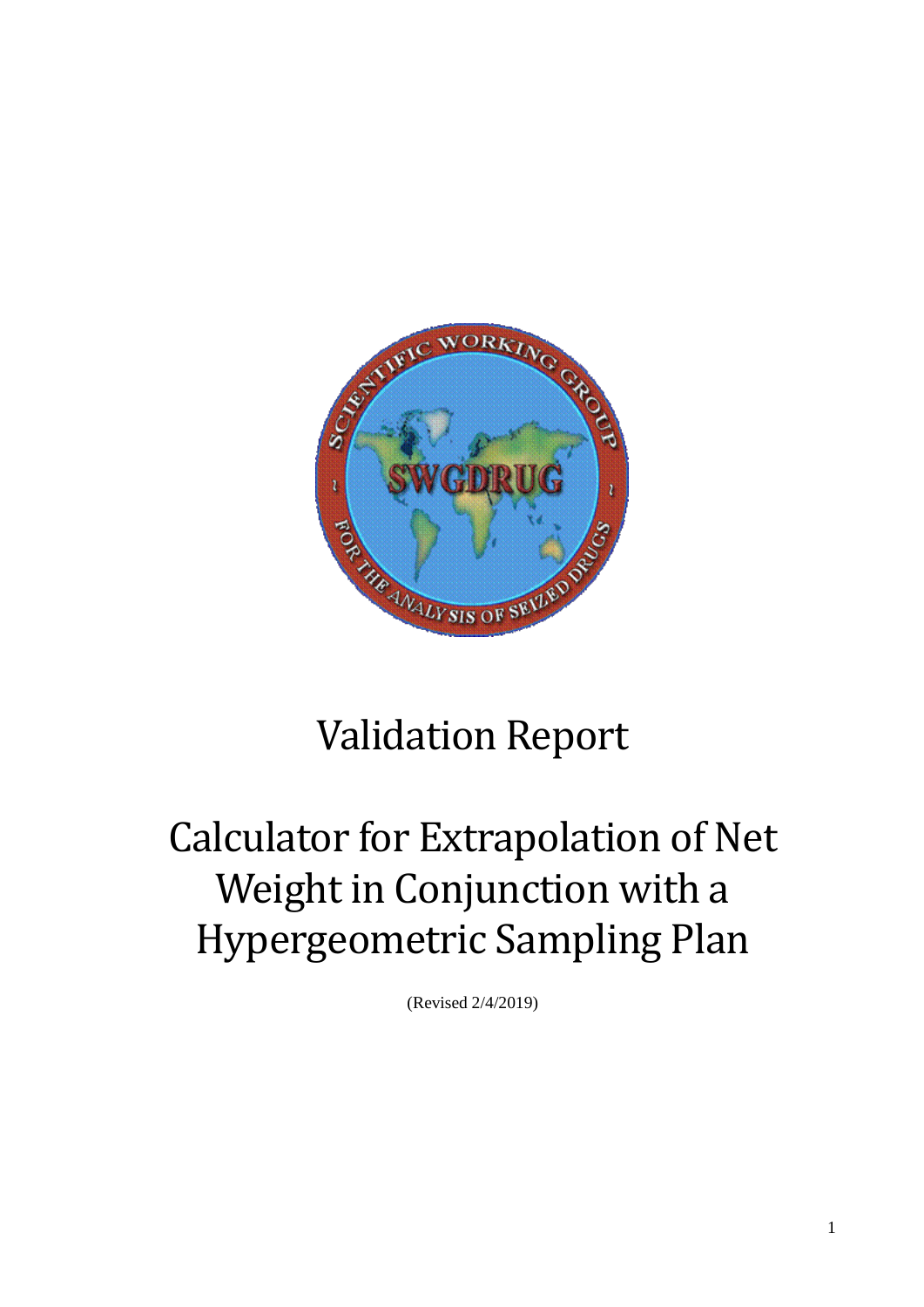## **TABLE OF CONTENTS**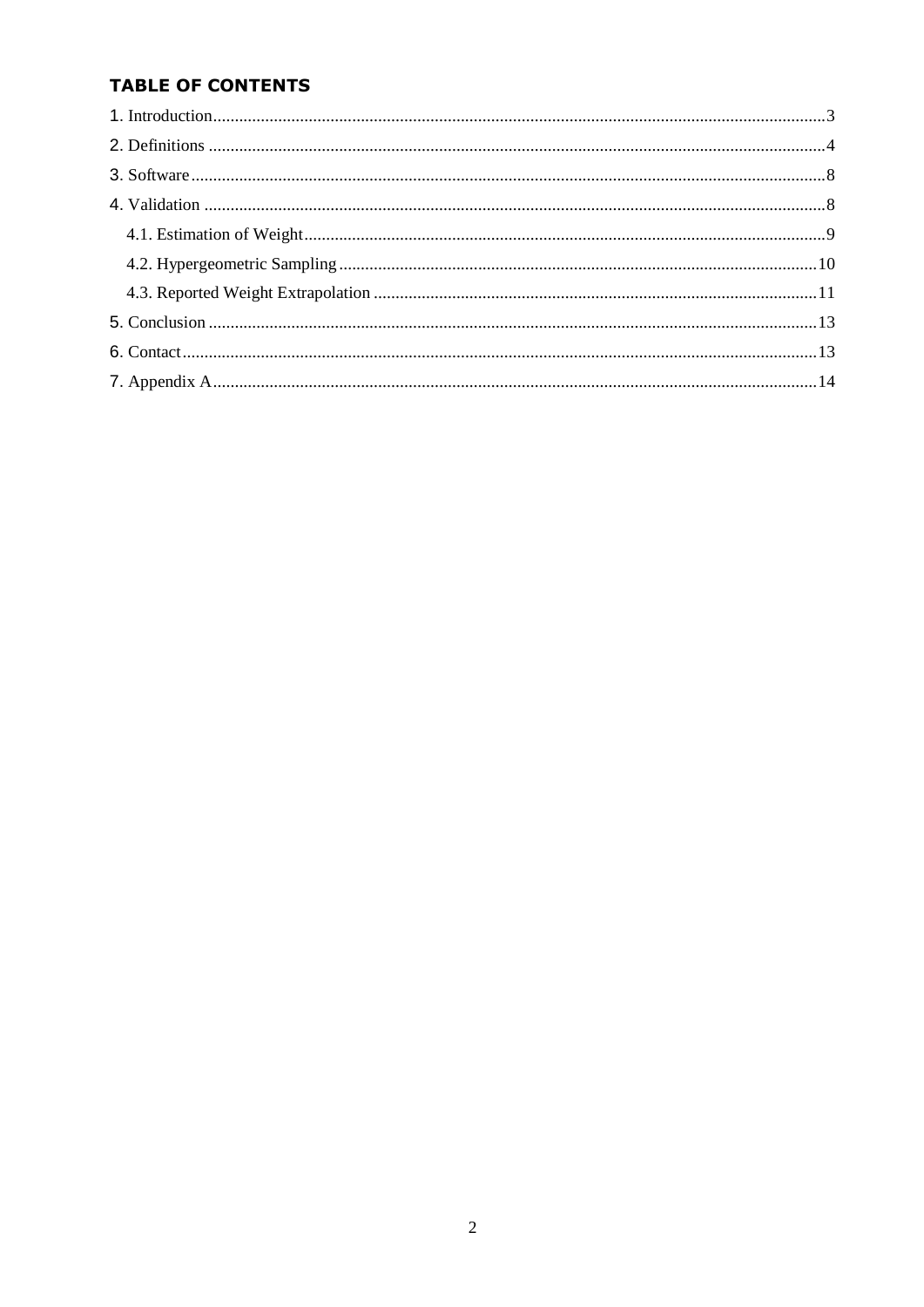### <span id="page-2-0"></span>**1. INTRODUCTION**

l

Forensic laboratories performing seized drug analysis often receive submissions comprised of numerous similar containers (i.e. envelopes, bags, vials) each purportedly containing a controlled substance. Forensic analysis is performed usually in accordance with statutory mandates listing specific threshold weight values.

By viewing the totality of items in a submission as a population, compliance with statutory mandates becomes a matter of the proportion of the population containing a particular controlled substance, by weight. A conventional approach to determine this proportion is to weight and chemically identify the contents of all individual containers necessary to reach a threshold amount. For submissions with a large number of containers, i.e., 30 or more, this approach becomes very time consuming and laborious. Alternately, analysts can take the following steps<sup>1</sup>:

- 1. weigh a sample of the population
- 2. calculate the average weight per unit
- 3. determine the proportion of the population that would need to be inferred to contain a controlled substance to meet or exceed a statutory weight threshold
- 4. use a hypergeometric sampling plan to calculate the number of units to analyze based on such inference
- 5. determine and report the weight and identity of the proportion of the population inferred to be positive.

SWGDRUG has developed an Excel based calculator to aid in the performance of weight estimations in conjunction with a hypergeometric sampling plan. This document validates the accuracy of the input and output parameters of the calculator.

<sup>&</sup>lt;sup>1</sup> See SWGDRUG Supplemental Document SD-6 for discussion on measurement uncertainty for extrapolations of net weight and unit count.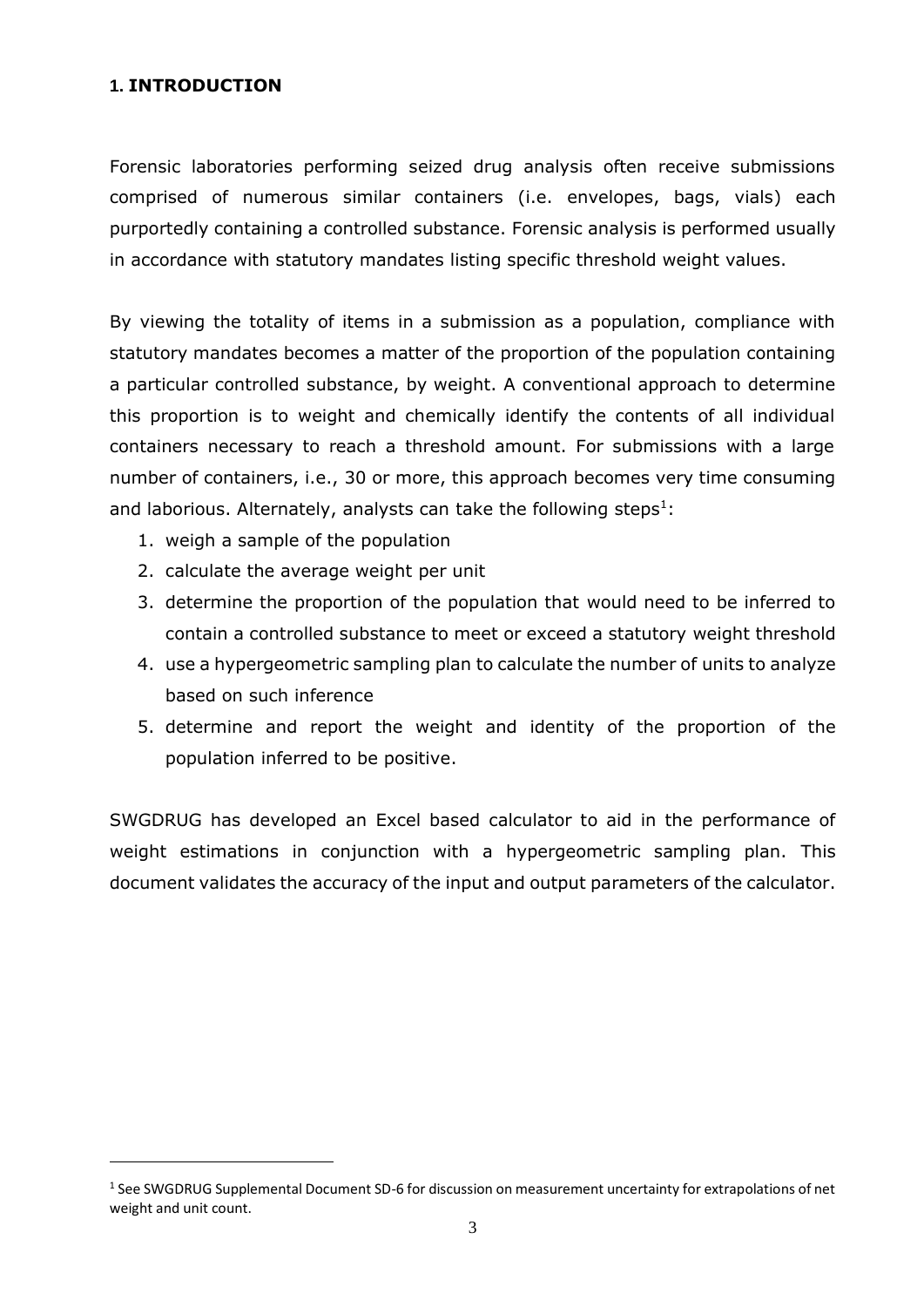### **2. DEFINITIONS**

<span id="page-3-0"></span>

| Symbols                   | Equations                   | Description                                                   | Reference Cell(s) | $SD-6$    |
|---------------------------|-----------------------------|---------------------------------------------------------------|-------------------|-----------|
|                           |                             |                                                               |                   | Reference |
| $\mathsf{N}$              |                             | Population size; number of total units                        | K3: L3            | A.1       |
| $\mathsf{n}$              |                             | Sample size; number of units weighed                          | D30:E30           | A.2       |
|                           |                             | Sample size; theoretical number of units analyzed             | S (hidden)        | B.2       |
| $\boldsymbol{\mathsf{X}}$ |                             | Net weight of each individual unit                            | B14:C28,E14:F28,  | A.3       |
|                           |                             |                                                               | H14:I28,K14:L28   |           |
| $\overline{\overline{X}}$ | $x_1 + x_2 + x_3 $          | Average weight of the measured units using the                | D32:E32           | A.4       |
|                           | $\boldsymbol{n}$            | arithmetic mean                                               |                   |           |
| S                         | $\sum (x - \overline{x})^2$ | Sample Standard Deviation a measure of how widely             | D34:E34           | A.4       |
|                           | $(n-1)$                     | values are dispersed from the average value (the mean)        |                   |           |
| <b>RSD</b>                | $S/\overline{X}$            | Relative Standard Deviation ratio of the sample standard      | D36:E36           | A.4       |
|                           |                             | deviation (s) and the average weight $(\overline{X})$         |                   |           |
| $U_w$                     |                             | Standard uncertainty (unexpanded) associated with the         | J10:L10           | A.5       |
|                           |                             | balance                                                       |                   |           |
| U $\overline{x}$          | S                           | Standard uncertainty (unexpanded) of the calculated           | D38:E38           | A.6       |
|                           | $\sqrt{n}$                  | average weight $(\overline{X})$ . Uncertainty encompasses the |                   |           |
|                           |                             | standard deviation as well as the number of                   |                   |           |
|                           |                             | measurements preformed. The square root of the                |                   |           |
|                           |                             | sample size is used to account for the standard               |                   |           |
|                           |                             | deviation.                                                    |                   |           |
| $u_c$                     | $\sqrt{u_x^2 + u_w^2}$      | Combined uncertainty for the average weight per unit          | D40:E40           | A.7       |
|                           |                             | considering the uncertainty contribution from the             |                   |           |
|                           |                             | weighing equipment. The root-sum-squared method is            |                   |           |
|                           |                             | used to combine the uncertainties.                            |                   |           |
| W                         | $N * \overline{X}$          | Extrapolated net weight; estimated total weight from          | K36:L36           | A.8       |
|                           |                             | the average weight $(\overline{X})$ of the samples selected   |                   |           |
|                           |                             | multiplied by the total numbers of samples (N)                |                   |           |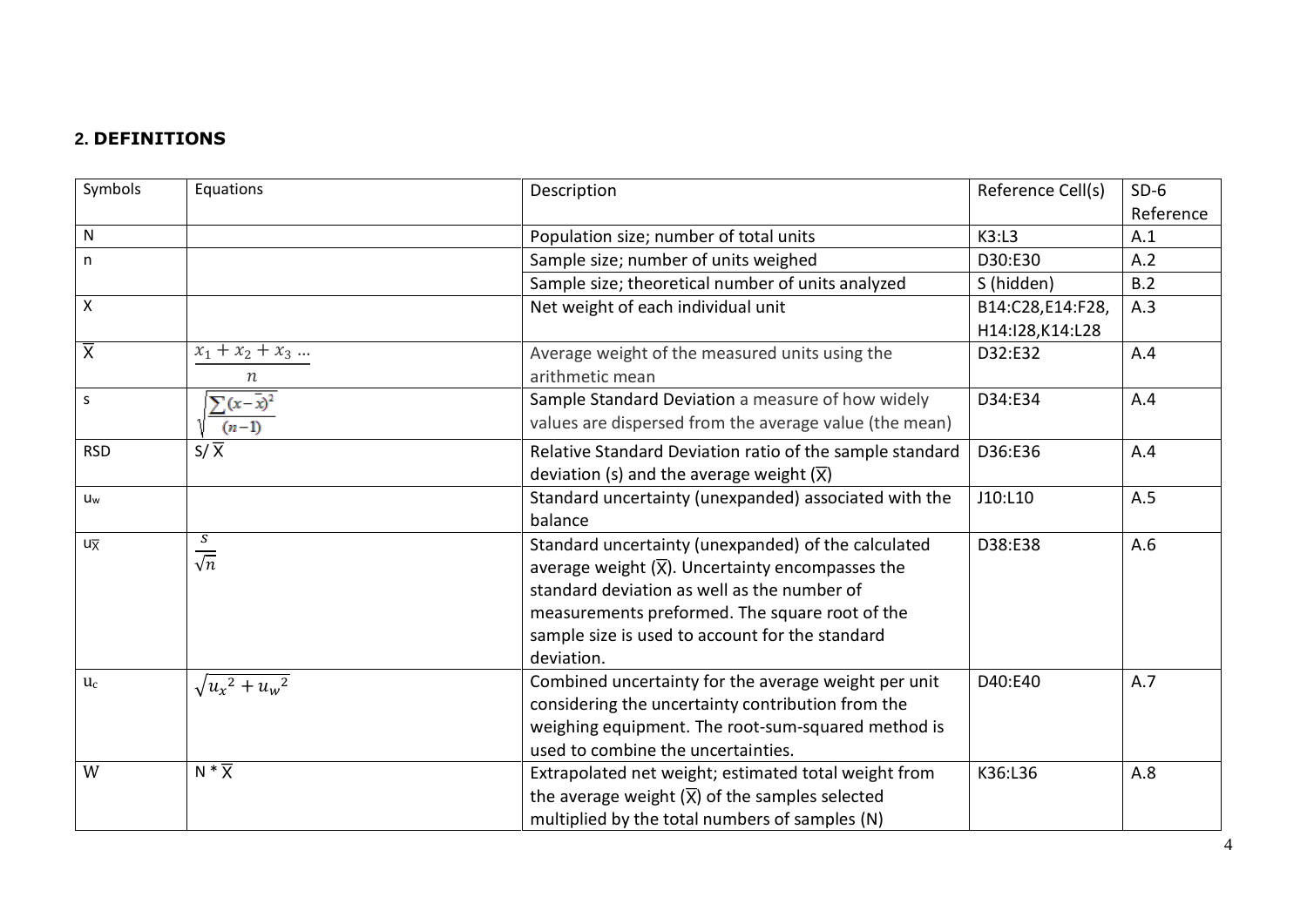| Symbols | Equations                                                                                                                                                                                                       | Description                                                                                                                                                                                                                                                                                                                                                                                                                                          | Reference Cell(s)                                                   | $SD-6$<br>Reference |
|---------|-----------------------------------------------------------------------------------------------------------------------------------------------------------------------------------------------------------------|------------------------------------------------------------------------------------------------------------------------------------------------------------------------------------------------------------------------------------------------------------------------------------------------------------------------------------------------------------------------------------------------------------------------------------------------------|---------------------------------------------------------------------|---------------------|
| $U_t$   | $N * u_c$                                                                                                                                                                                                       | Extrapolated uncertainty (unexpanded) associated with<br>the Extrapolated NW (W). This is obtained by multiplying<br>the total number of samples (N) with the combined<br>uncertainty $(u_c)$ .                                                                                                                                                                                                                                                      | n/a                                                                 | A.8                 |
| α       |                                                                                                                                                                                                                 | Significance level; a predefined value that represents the<br>risk of being "wrong" in reaching a conclusion. This<br>probability is a suitably small number between 0 and 1.                                                                                                                                                                                                                                                                        | n/a                                                                 | B.2                 |
| CL      | $(1-\alpha)$                                                                                                                                                                                                    | Confidence level; the predefined threshold value that<br>represents the confidence in the conclusion. This<br>probability corresponds to $\alpha$ resulting in a number<br>between 0 and 1 (i.e. a 0.99 CL has an $\alpha$ of 0.01).                                                                                                                                                                                                                 | K30:L30 for<br>weight<br>extrapolations,<br>D43:E43 for<br>sampling | A.9<br>B.2          |
|         | $(1-P_n)$                                                                                                                                                                                                       | The hypergeometric distribution is used to calculate the<br>CL (1-P <sub>n</sub> ) for incremental sample sizes (n, $n+1$ , etc.) until<br>it is equal to or greater than the desired CL $(1 - \alpha)$ .                                                                                                                                                                                                                                            | Q (hidden)                                                          |                     |
|         | Overall                                                                                                                                                                                                         | The level of confidence associated with combining the<br>weight extrapolation and sampling inference (identity)<br>calculated via the Bonferroni correction or multiplication<br>rule.                                                                                                                                                                                                                                                               | A57:M57                                                             | <b>B.6</b>          |
| P       | $P_n = P_{sample\ 1} * P_{sample\ 2} *  * P_{sample\ n}$<br>(Samples that must be +) $-1$<br>* $\frac{(Samples \; that \; must \; be+) - 2}{N-1}$ *<br>* $\frac{(Samples \; that \; must \; be+) - n}{N-(n-1)}$ | Probability of a specific event occurring for a specified<br>sample size (n). As $P_n$ decreases, confidence level<br>increases. A $P_n$ value of 0.01 is equal to a 0.99 CL. The<br>hypergeometric distribution is used to calculate the<br>minimum sample size that has to be analyzed by<br>incrementally calculating the probability for each<br>scenario until it is less than the threshold index for<br>evaluation of confidence $(\alpha)$ . | T (hidden)                                                          | B.2                 |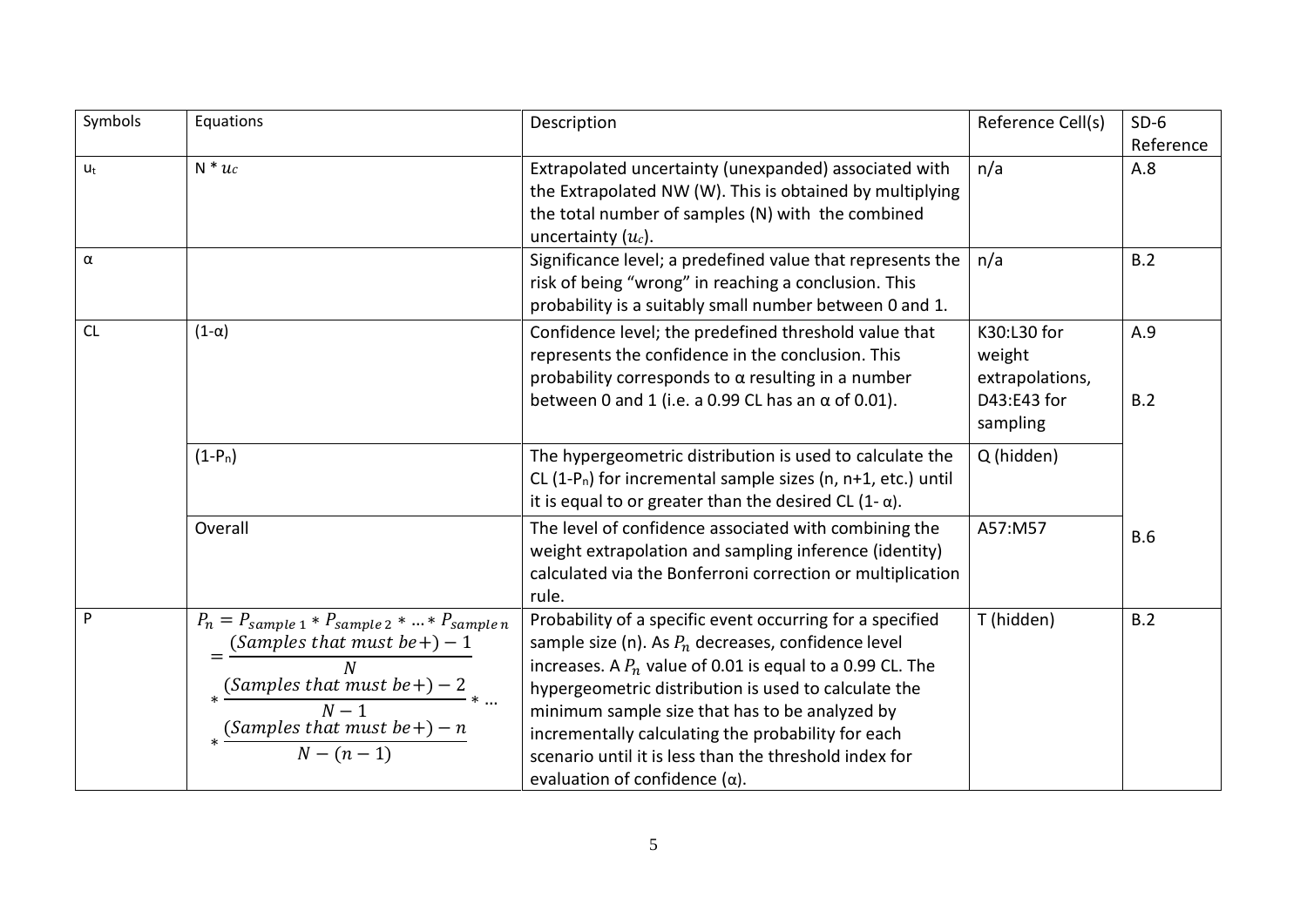| Symbols                              | Equations                                                                        | Description                                                                                                                                                                                                                                                        | Reference Cell(s) | $SD-6$<br>Reference  |
|--------------------------------------|----------------------------------------------------------------------------------|--------------------------------------------------------------------------------------------------------------------------------------------------------------------------------------------------------------------------------------------------------------------|-------------------|----------------------|
| $\mathsf k$                          |                                                                                  | Coverage factor obtained from a two tailed Student's t-<br>distribution with n-1 degrees of freedom. As n increases<br>with more samples, k decreases for a given confidence<br>level.                                                                             | K32:L32           | A.9                  |
| <b>Lowest NW</b><br>(sample)         | $\overline{X}$ – (k * u <sub>c</sub> )                                           | The lowest net weight estimated for a sample within a<br>predefined confidence level. This is determined by<br>subtracting the combined uncertainty for the average<br>weight per unit $(u_c)$ from the average weight of the<br>measured units $(\overline{X})$ . | D34:E34           | B.1<br>(denominator) |
| $U_T$                                | = $k * u_t$<br>= $k * N * u_c$<br>= $k * N * \sqrt{u_x^2 + u_w^2}$               | Expanded extrapolated uncertainty; expands the<br>extrapolated uncertainty $(u_c)$ by the appropriate cover<br>factor (k) to account for the desired confidence level in<br>the uncertainty.                                                                       | K38:L38           | A.9                  |
| Lowest<br>Extrapolated<br>Net Weight | $W-U_T$                                                                          | The lowest total net weight estimated for the total<br>population within a predefined confidence level. This is<br>determined by subtracting the expanded extrapolated<br>uncertainty ( $U_T$ ) from the extrapolated NW (W).                                      | K40:L40           | A.10                 |
| Units<br>inferred to<br>be $(+)$     | Statutory threshold weight / $\overline{X}$<br>(round up to the nearest integer) | The number of units inferred to contain a controlled<br>substance in order to meet or exceed the threshold<br>statutory weight. This becomes the population size (N)<br>for reported net weight extrapolation.                                                     | K43:L43           | B.1                  |
| >CL(1)/CL(0)                         | <b>GESTEP</b><br>(Excel function)                                                | Logical test to determine when the CL for incremental<br>sample sizes is greater than the threshold value. The cell<br>will return 1 when this condition is met.                                                                                                   | R (hidden)        | n/a                  |
| Units to be<br>analyzed              | <b>VLOOKUP</b><br>(Excel function)                                               | The minimum number of units to be analyzed is<br>determined by returning the integer of n relating to a<br>confidence level equal to or greater than the threshold<br>CL value.                                                                                    | K45:L45           | B.2                  |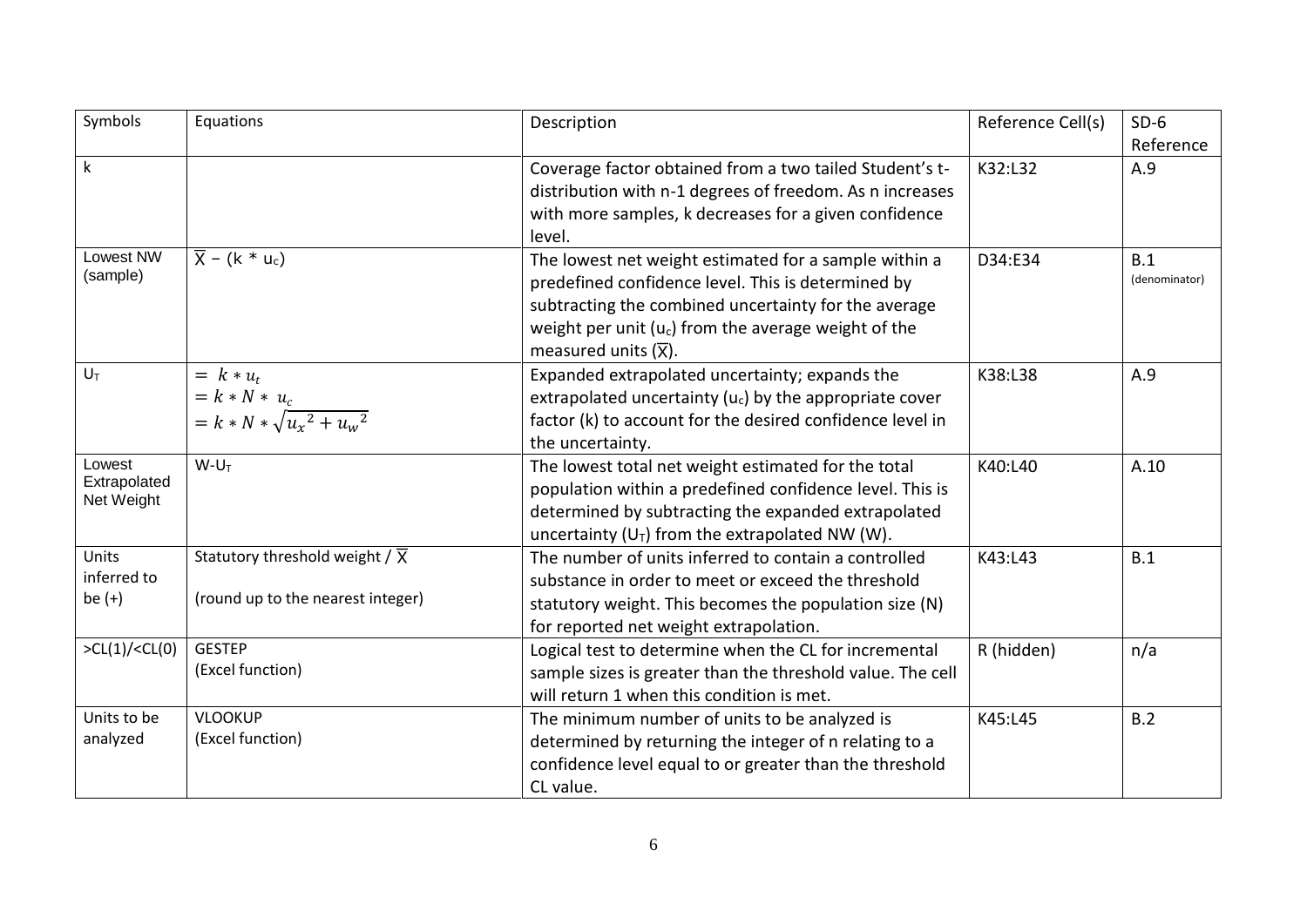| Symbols                    | Equations                                                                        | Description                                                                                                                                                                                                                                                                                                                                                               | Reference Cell(s)                  | $SD-6$<br>Reference |
|----------------------------|----------------------------------------------------------------------------------|---------------------------------------------------------------------------------------------------------------------------------------------------------------------------------------------------------------------------------------------------------------------------------------------------------------------------------------------------------------------------|------------------------------------|---------------------|
| Reported<br><b>NW</b>      | Units inferred to be $(+) * \overline{X}$<br>(truncate)                          | The total reported extrapolated net weight, in grams, of<br>the units inferred to be positive. In SD-6, this value is<br>truncated to same level of significance (decimal<br>places) as the reported $U_T$ .                                                                                                                                                              | C49:D49                            | B.3                 |
| Reported $U_T$             | $= (u_t * k)$<br>= (n * uc * k)<br>= (n * $\sqrt{u_x^2 + u_w^2}$ * k)<br>(round) | Reported expanded extrapolated uncertainty associated<br>with the Reported NW of the units inferred to be<br>positive and needed to meet the minimum statutory<br>requirement. In SD-6, this value is rounded up to 2<br>significant figures. It may be necessary to round to less<br>significant figures if the rounded $U_T$ exceeds the<br>readability of the balance. | C51:D51                            | B.4                 |
| Lower Limit<br>Upper Limit | LL = (Reported NW) – (Reported $U_T$ )<br>UL = (Reported NW) + (Reported $U_T$ ) | The reported NW range, in grams, at the specified level<br>of confidence.                                                                                                                                                                                                                                                                                                 | C53:D53,C55:D55                    | B.5                 |
| OZS.                       | Reported NW / 28.3495<br>LL / 28.3495<br>UL / 28.3495                            | Conversion of the reported NW, U <sub>T</sub> , lower limit (LL) and<br>upper limit (UL), to ounces.                                                                                                                                                                                                                                                                      | G49:H49,G51:H51<br>G53:H53,G55:H55 | n/a                 |
| Ibs.                       | LL / 28.3495 / 16<br>UL / 28.3495 / 16                                           | Conversion of the reported NW, $U_T$ , lower limit (LL) and<br>upper limit (UL), to pounds.                                                                                                                                                                                                                                                                               | J49:K49,J51:K51<br>J53:K53,J55:K55 | n/a                 |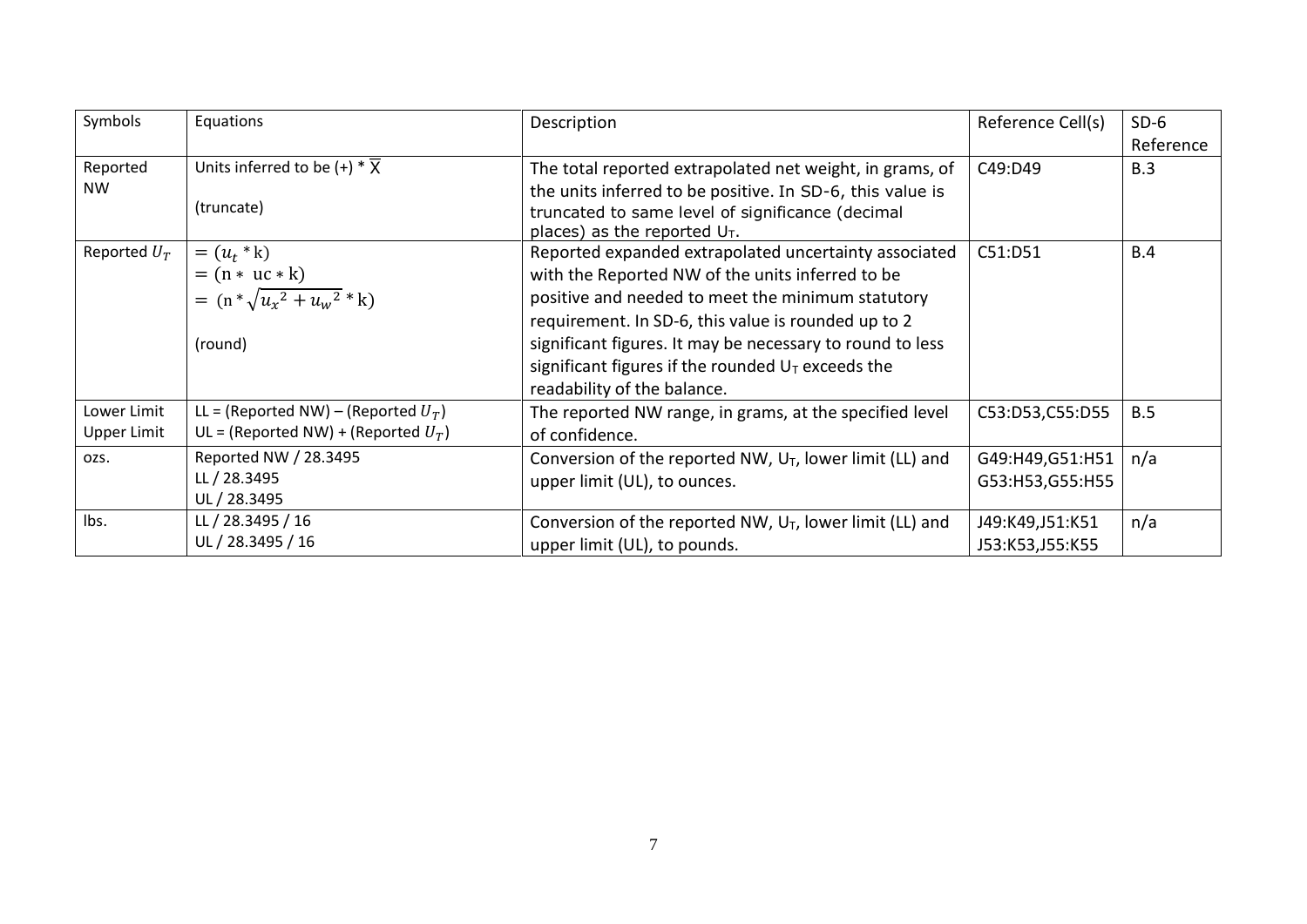## <span id="page-7-0"></span>**3. SOFTWARE**

The validation has been performed with Excel® 2013 and 2016 via comparison with the European Network of Forensic Science Institutes (ENFSI) Drug Working Group (DWG) Calculator for Qualitative Sampling of Seized Drugs, version July 2017.

## <span id="page-7-1"></span>**4. VALIDATION**

The spreadsheet demonstrates the calculations in Examples 1 and 2 of SD-6 "Measurement Uncertainty for Extrapolations of Net Weight and Unit Count". It is designed to fit the vast majority of seized drug submissions allowing for use with multiunit populations of 5000 or less and an input of 60 or less net weights.

For easier handling of the calculator, mandatory entry cells are highlighted yellow with the exception of the net weight entry fields. Formula cells are password protected to prohibit inadvertent changes to the spreadsheet. Additionally, data validation will alert the user when invalid entries are input in the population size, weight, uncertainty and confidence level cells. Lastly, the net weight entry cells are conditionally formatted to display the number of decimal places (0 to 6) corresponding to the balance readability (1 g to 0.001 mg).

The worksheet is divided into 3 sections:

- -Estimation of Weight (SD-6 Example 1)
- -Hypergeometric Sampling (SD-6 Example 2 B.1 to B.2)
- -Reported Weight Extrapolation (SD-6 Example 3 B.3 to B.6)

Five datasets of various weights and population sizes were put into the calculator. The final output for each section was compared with the validated ENFSI calculator. See Appendix A for raw data entries and the corresponding ENFSI results in green.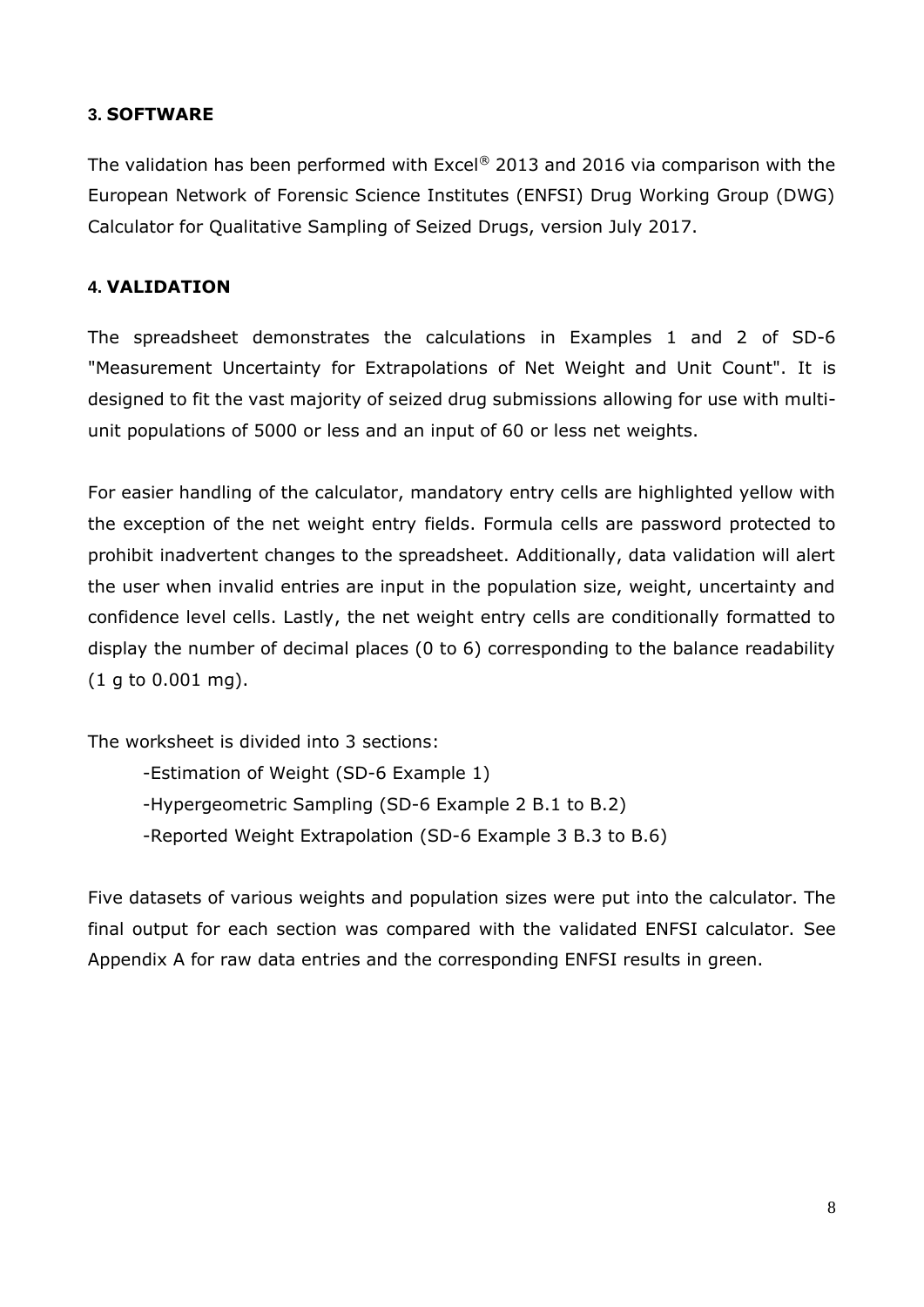## <span id="page-8-0"></span>4.1. **Estimation of Weight**

The first section of the calculator is titled "Extrapolation of Net Weight (NW)" and calculates the estimated net weight for the entire population based on the weight of a subset of units.

|                    |                                         |             |                             |       | <b>Scientific Working Group for the Analysis of Seized Drugs</b> |                         |                     |       |
|--------------------|-----------------------------------------|-------------|-----------------------------|-------|------------------------------------------------------------------|-------------------------|---------------------|-------|
| Case #:<br>Unit #: |                                         |             |                             |       | Population Size (N):                                             |                         |                     |       |
| Analyst:           |                                         |             | <b>Balance ID:</b>          |       |                                                                  | Total Gross Weight (g): |                     |       |
|                    | <b>Extrapolation of Net Weight (NW)</b> |             | <b>Balance Readability:</b> |       |                                                                  |                         | $u_w$ (unexpanded): |       |
| Unit:              | Net Weight (g):                         | Unit:       | Net Weight (g):             | Unit: | Net Weight (g):                                                  | Unit:                   | Net Weight (g):     |       |
|                    |                                         |             |                             |       |                                                                  |                         |                     |       |
|                    |                                         |             |                             |       |                                                                  |                         |                     |       |
|                    |                                         |             |                             |       |                                                                  |                         |                     |       |
|                    |                                         |             |                             |       |                                                                  |                         |                     |       |
|                    |                                         |             |                             |       |                                                                  |                         |                     |       |
|                    | Sample Size (n)                         | $\mathbf 0$ |                             |       | Confidence Level (1- $\alpha$ )                                  |                         |                     |       |
|                    | Average NW $(\overline{X})$             | #DIV/0!     | grams                       |       | Student-t (k)                                                    |                         | #NUM!               |       |
|                    | Std. Dev. (s)                           | #DIV/0!     | grams                       |       | Lowest NW (sample)                                               |                         | #DIV/0!             | grams |
|                    | <b>RSD</b>                              | #DIV/0!     |                             |       | Extrapolated NW (W)                                              |                         | #DIV/0!             | grams |
|                    | ux                                      | #DIV/0!     | grams                       |       | $U_T$                                                            |                         | #NUM!               | grams |
|                    | $u_{c}$                                 | #DIV/0!     | grams                       |       | <b>Lowest Extrapolated NW</b>                                    |                         | #DIV/0!             | grams |

The parameters in this section are calculated using the following Excel formulas: Sample size (n) = COUNT(B14: C28, E14: F28, H14: I28, K14: L28) Average NW ( $\overline{\chi}$ ) =AVERAGE(B14:C28,E14:F28,H14:I28,K14:L28) Standard deviation (s) = STDEV.S(B14:C28,E14:F28,H14:I28,K14:L28) RSD =D34/D32 cell is formatted a percentage Standard uncertainty of the average NW (u<sub> $\bar{x}$ </sub>) =D34/SQRT(D30) Combined uncertainty of  $\overline{X}$  and balance (u<sub>c</sub>) = SQRT(SUMSQ(D38,J10))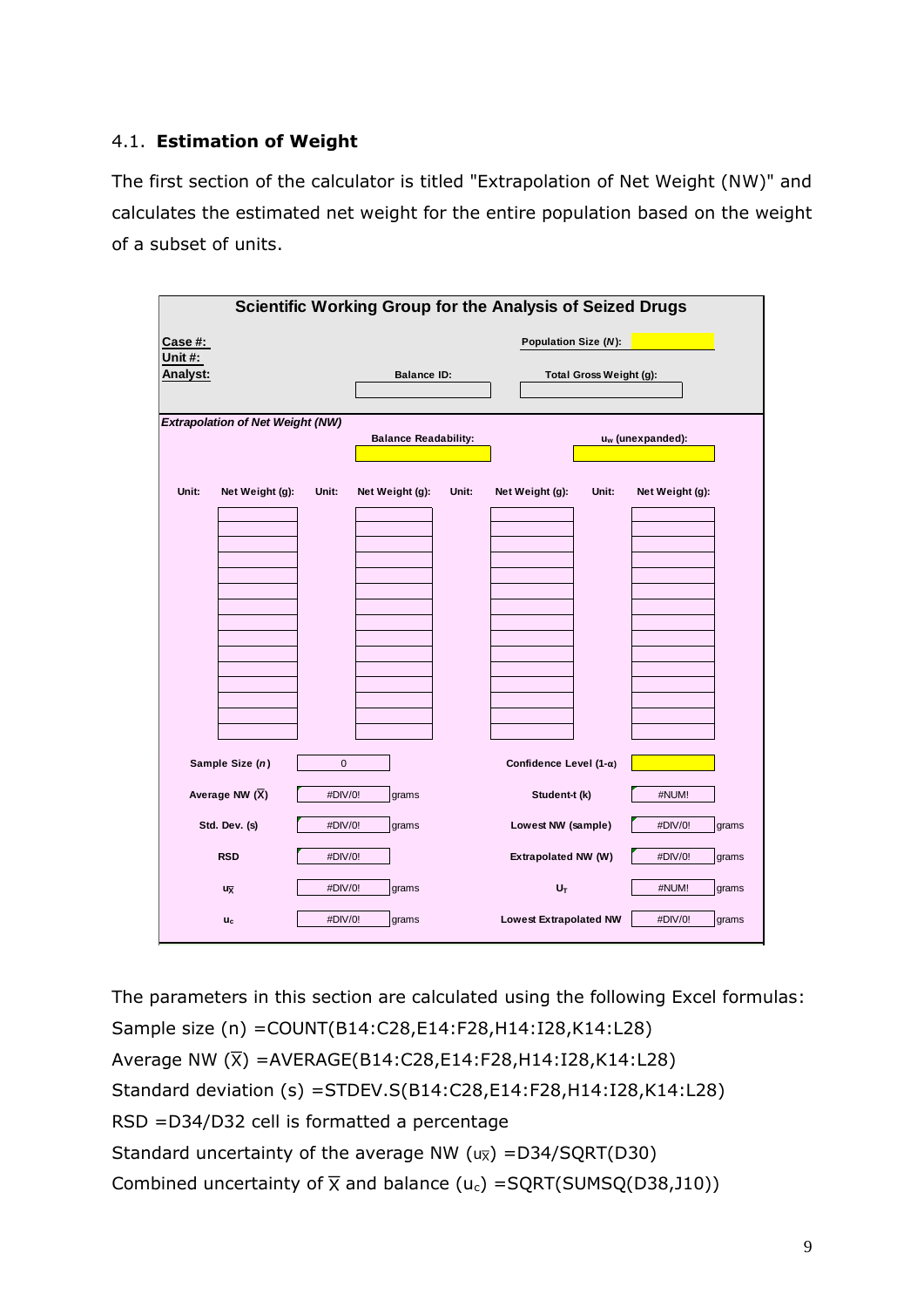Student-t (k) =T.INV.2T((1-K30),D30-1) **Case #: Population Size (***N***):** Lowest NW (sample) = D32-(K32\*D40) Extrapolated NW (W) =D32\*K3 Expanded combined uncertainty (U<sub>T</sub>) =K3\*K32\*SQRT(SUMSQ(D38,J10)) Lowest Extrapolated NW =K36-K38

The extrapolated net weight (W) and associated expanded combined uncertainty  $(U_T)$  was compared with the ENFSI estimations for each dataset. It should be noted that the ENFSI calculator applies a finite correction factor,  $Q_{corr}$ , if  $n/N > 0.1$  which lessens the total uncertainty. Thus, the SWGDRUG calculator results in more conservative uncertainties for Datasets 2, 4 and 5. Because the terminal output is in agreement, Excel formulas are valid and correct for this section of the calculator.

#### <span id="page-9-0"></span>4.2. **Hypergeometric Sampling**

The second section of the calculator is titled "Hypergeometric Sampling" and uses the NW estimation from the first section to determine the number of units that must be demonstrated (inferred) to contain a controlled substance in order to meet a minimum statutory weight. Subsequently, this section statistically determines the minimum number of units that *must be analyzed* to allow such an inference, that the amount of material containing a controlled substance is enough to exceed the statutory weight.

| <b>Hypergeometric Sampling</b>  |       |                            |         |
|---------------------------------|-------|----------------------------|---------|
| Confidence Level (1- $\alpha$ ) |       | Units inferred to be $(+)$ | #DIV/0! |
| <b>Minimum Statutory Wt.</b>    | grams | Units to be analyzed       | #N/A    |

The parameters in this section are calculated using the following Excel formulas: Units inferred to be (+) =ROUNDUP(D45/K34,0)

Units to be analyzed =VLOOKUP(1,R4:S1044,2,FALSE)

\*Theoretical number of items tested (n) =IF(\$K\$3-(\$K\$3-1)<\$K\$3,\$K\$3-(\$K\$3- grams ozs. lbs. #DIV/0! #DIV/0! **Upper Limit** #DIV/0!1),\$K\$3); =IF(\$K\$3-(\$K\$3-1-S#)<\$K\$3, \$K\$3-(\$K\$3-1-S#), \$K\$3)

\*Probability that fewer than the 'Units inferred to be  $(+)'$  exists given various theoretical sample sizes (P) =HYPGEOM.DIST(S#,S#,\$K\$43-1,\$K\$3,FALSE)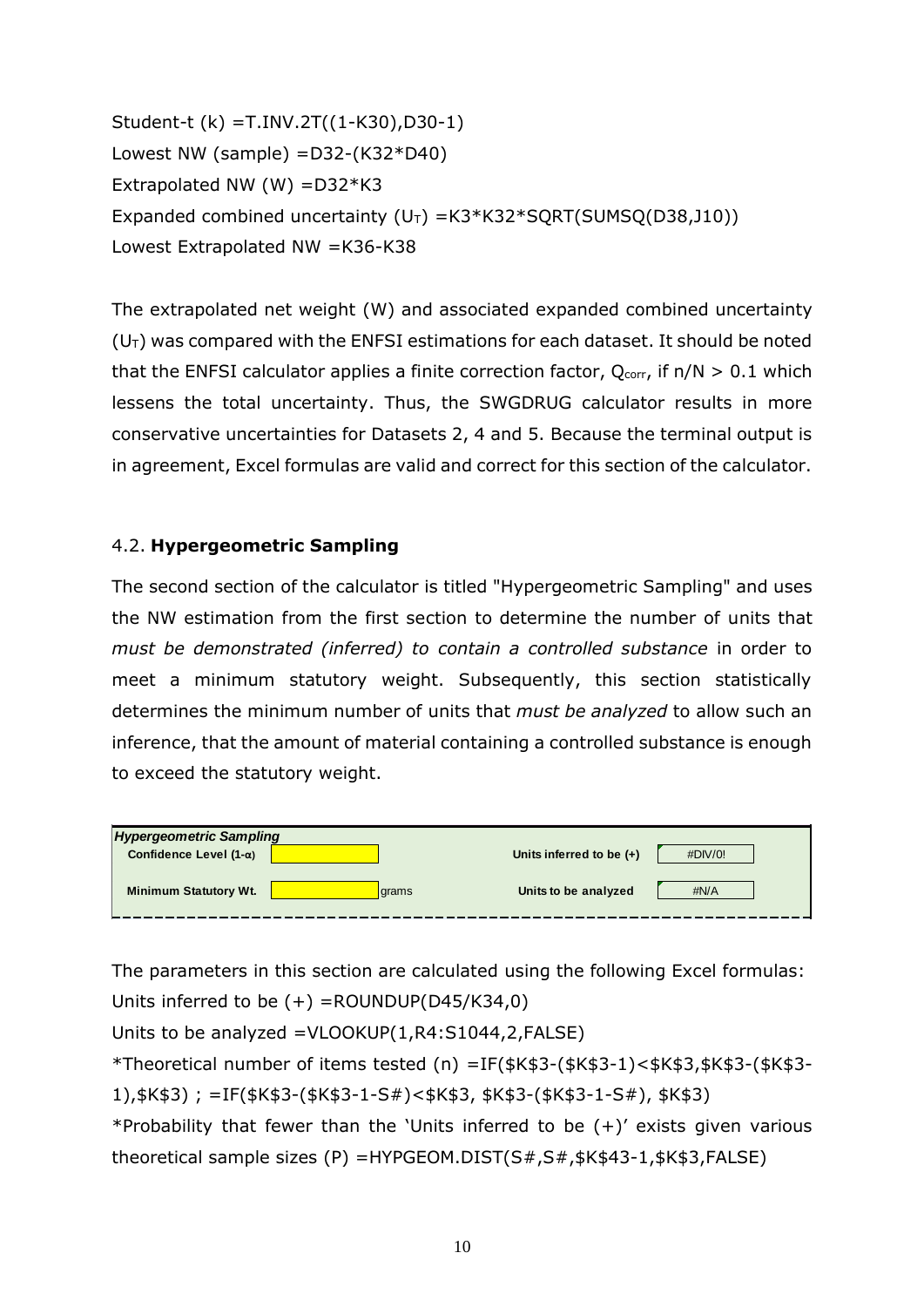\*Level of confidence that at least the 'Units inferred to be  $(+)$ ' exists given various theoretical sample sizes (CL) =1-HYPGEOM.DIST(S#,S#,\$K\$43-1,\$K\$3,FALSE) \*Logical test that returns 0 when the theoretical confidence level is less than the threshold confidence level and 1 when it is met or exceeded  $(>CL(1)/$  $=$ GESTEP(Q#,\$D\$43) *\*indicated hidden column "#" denotes incremental row number(s)*

The number of samples that must be analyzed agrees with the ENFSI estimations for each dataset. Because this terminal output has been verified, Excel formulas are valid and correct for this section of the calculator.

#### <span id="page-10-0"></span>4.3. Reported Weight Extrapolation

The third section of the calculator is titled "Reported Weight Extrapolation" and produces the reported NW and uncertainty resulting from the hypergeometric sampling procedure and using the average net weight per unit determined in the first section.

| <b>Reported Weight Extrapolation</b> |                                                                         |             |       |         |      |
|--------------------------------------|-------------------------------------------------------------------------|-------------|-------|---------|------|
| <b>Reported NW</b>                   | #DIV/0!<br><b>Igrams</b>                                                | $\#$ DIV/0! | lozs. | #DIV/0! | Ibs. |
| Reported $U_T$                       | #DIV/0!<br>grams                                                        | #DIV/0!     | lozs. | #DIV/0! | Ibs. |
| <b>Lower Limit</b>                   | #DIV/0!<br>grams                                                        | #DIV/0!     | lozs. | #DIV/0! | Ibs. |
| <b>Upper Limit</b>                   | #DIV/0!<br>grams                                                        | #DIV/0!     | lozs. | #DIV/0! | Ibs. |
|                                      | The overall level of confidence for weight and identity is at least 0%. |             |       |         |      |

The parameters in this section are calculated by the following Excel formulas: Reported NW =K43\*D32 grams; =C49/28.3495 ounces; =C49/28.3495/16 pounds

```
Reported U_T = K43*K32*SQRT(SUMSQ(D38, J10)) grams; =C51/28.3495 ounces;
=C51/28.3495/16 pounds
```

```
Lower Limit =C49-C51 grams; =C53/28.3495 ounces; =C53/28.3495/16 pounds
Upper Limit =C49+C51 grams; =C55/28.3495 ounces; =C55/28.3495/16 pounds
```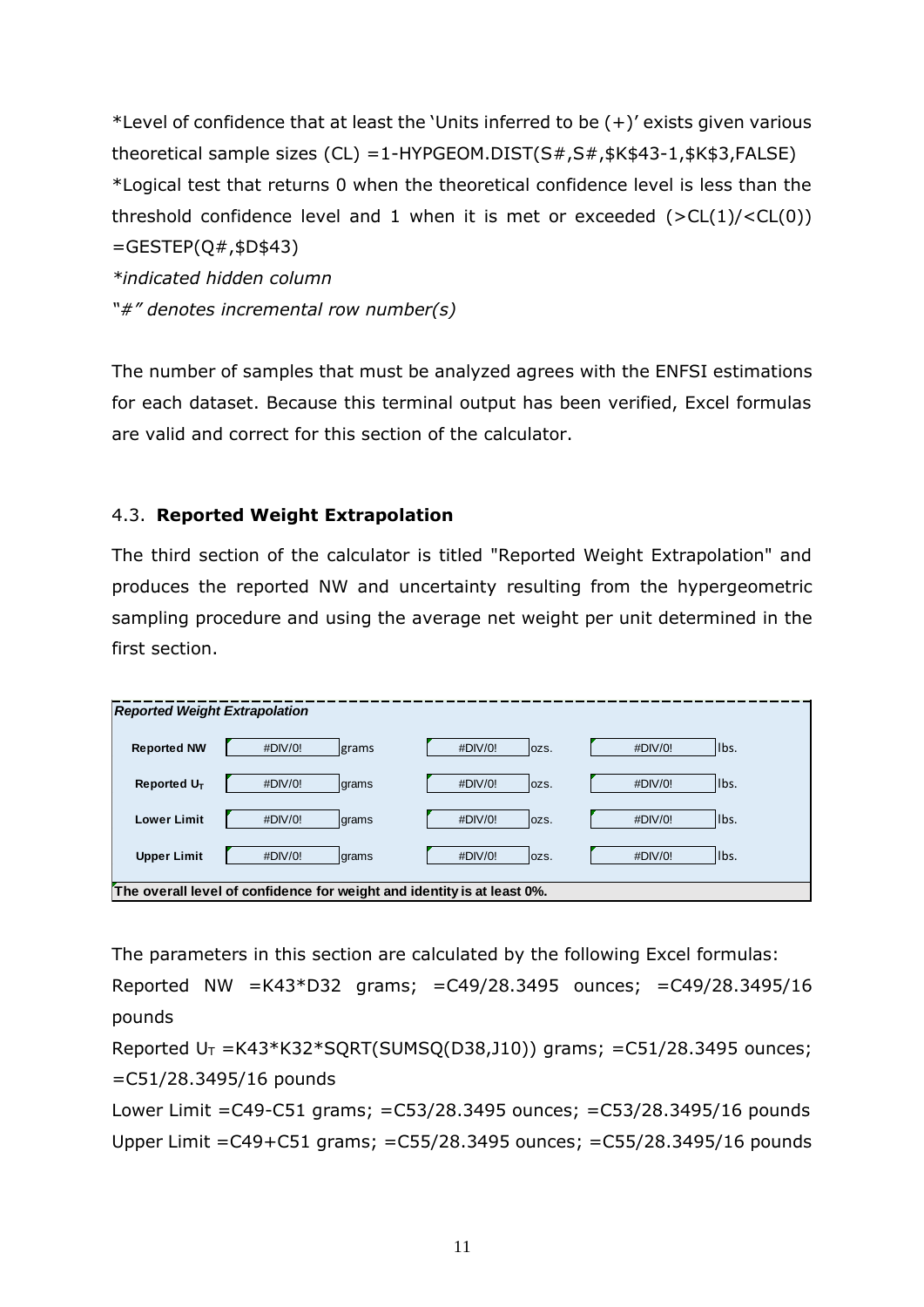The reported net weight (NW) and associated uncertainty ( $U_T$ ) was compared to the ENFSI estimations for each dataset. It should be noted that the ENFSI calculator applies a finite correction factor,  $Q_{corr}$ , if  $n/N > 0.1$  which decreases the total uncertainty. Thus, the SWGDRUG calculator results in a more conservative uncertainty for Dataset 2. For Reported Weight Extrapolations, the sample size (n) is considered the number of units weighed and the population (N) is adjusted to the number of units inferred to be positive as denoted with an asterisk (\*) for each dataset in Appendix A. The ENFSI calculator is unable to calculate the uncertainty associated with Datasets 4 and 5 due to n exceeding N. The  $Q_{corr}$ returns a negative value for Dataset 4 (N = 6 and n = 40) and 5 (N = 21 and n = 45). Thus, comparison to ENFSI is not possible. These values were calculated by hand to be 2.50 and 136 for Datasets 4 and 5 respectively. Because this terminal output is in agreement, Excel formulas are valid and correct for this section of the calculator.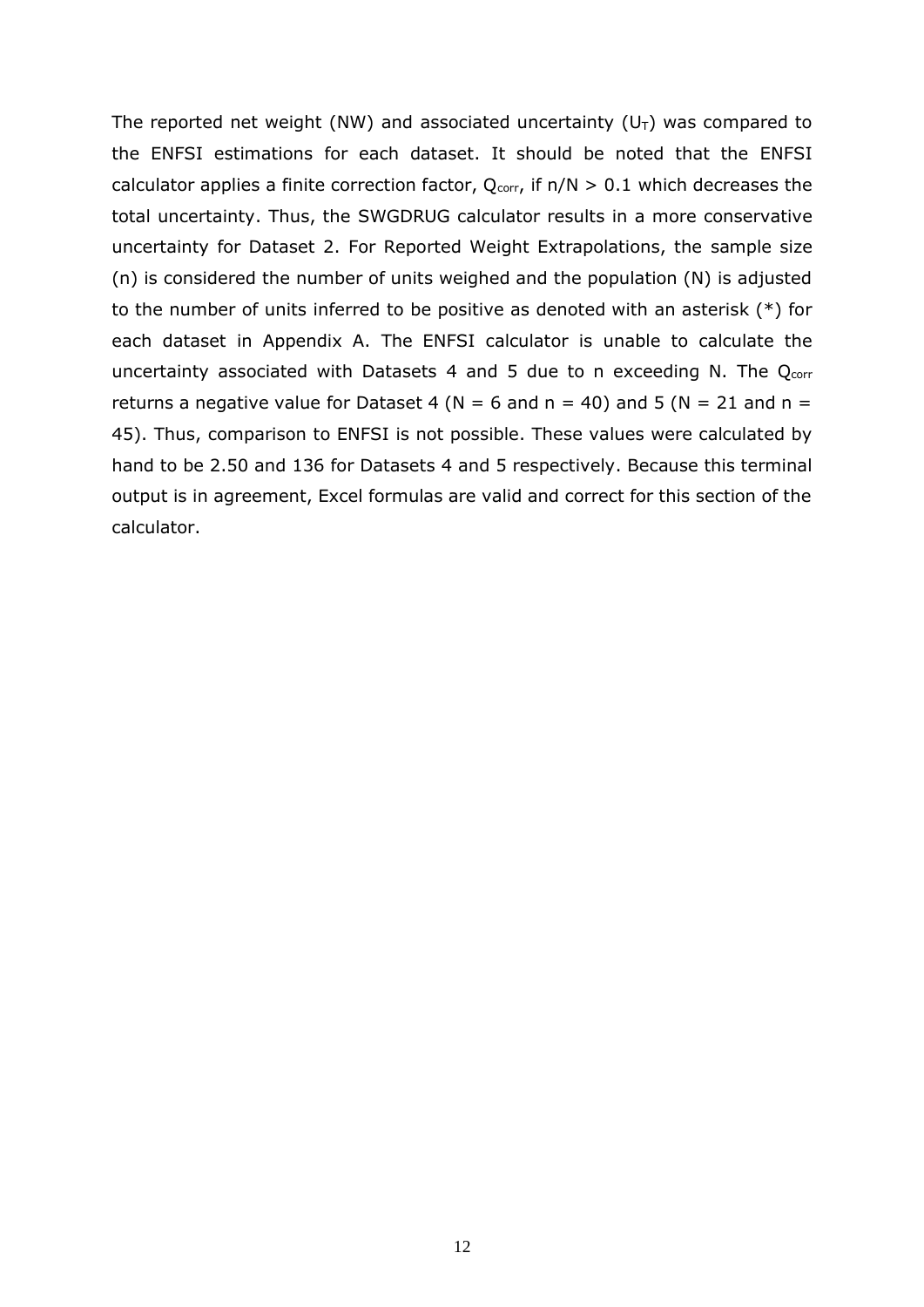### <span id="page-12-0"></span>**5. CONCLUSION**

The SWGDRUG Calculator for Extrapolation of Net Weight in Conjunction with a Hypergeometric Sampling Plan version 1.0 is valid and fit for purpose.

#### <span id="page-12-1"></span>**6. CONTACT**

Please address questions, report errors and/or bugs found in the Excel software or within this document to [swgdrug@hotmail.com.](mailto:swgdrug@hotmail.com)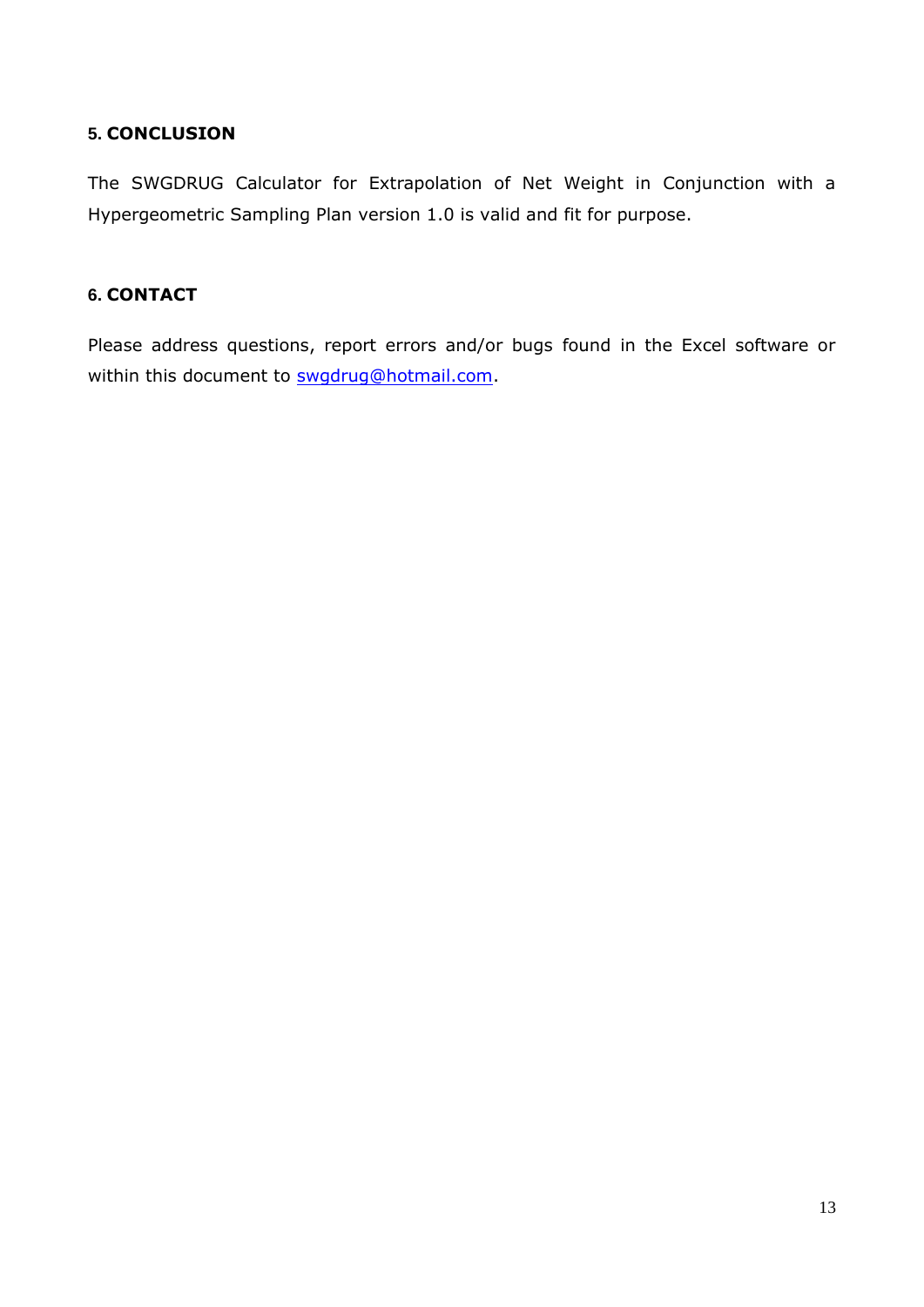## <span id="page-13-0"></span>**7. APPENDIX A**

|                    |                                         |                         | <b>Scientific Working Group for the Analysis of Seized Drugs</b>            |             |                                                                         |                             |                              |       |
|--------------------|-----------------------------------------|-------------------------|-----------------------------------------------------------------------------|-------------|-------------------------------------------------------------------------|-----------------------------|------------------------------|-------|
| Case #:            | <b>Dataset 1</b>                        |                         |                                                                             |             |                                                                         | <b>Population Size (N):</b> | 500                          |       |
| <u> Unit #:</u>    | $1 - 500$                               |                         |                                                                             |             |                                                                         |                             |                              |       |
| Analyst:           | MВ                                      |                         | <b>Balance ID:</b>                                                          |             |                                                                         | Total Gross Weight (g):     |                              |       |
|                    |                                         |                         | B509638893                                                                  |             |                                                                         | 170.42                      |                              |       |
|                    |                                         |                         |                                                                             |             |                                                                         |                             |                              |       |
|                    | <b>Extrapolation of Net Weight (NW)</b> |                         |                                                                             |             |                                                                         |                             |                              |       |
|                    |                                         |                         | <b>Balance Readability:</b>                                                 |             |                                                                         |                             | u <sub>w</sub> (unexpanded): |       |
|                    |                                         |                         | 0.1 <sub>mg</sub>                                                           |             |                                                                         |                             | 0.003100537                  |       |
|                    |                                         |                         |                                                                             |             |                                                                         |                             |                              |       |
| Unit:              | Net Weight (g):                         | Unit:                   | Net Weight (g):                                                             | Unit:       | Net Weight (g):                                                         | Unit:                       | Net Weight (g):              |       |
| 1                  | 0.0490                                  | 16                      | 0.0433                                                                      |             |                                                                         |                             |                              |       |
| 2                  | 0.0333                                  | 17                      | 0.0543                                                                      |             |                                                                         |                             |                              |       |
| 3                  | 0.0394                                  | 18                      | 0.0455                                                                      |             |                                                                         |                             |                              |       |
| 4                  | 0.0499                                  | 19                      | 0.0400                                                                      |             |                                                                         |                             |                              |       |
| 5                  | 0.0466                                  | 20                      | 0.0534                                                                      |             |                                                                         |                             |                              |       |
| 6                  | 0.0385                                  | 21                      | 0.0424                                                                      |             |                                                                         |                             |                              |       |
| 7                  | 0.0553                                  | 22                      | 0.0534                                                                      |             |                                                                         |                             |                              |       |
| 8                  | 0.0468                                  | 23                      | 0.0448                                                                      |             |                                                                         |                             |                              |       |
| 9                  | 0.0475                                  | 24                      | 0.0503                                                                      |             |                                                                         |                             |                              |       |
| 10                 | 0.0693                                  | 25                      | 0.0409                                                                      |             |                                                                         |                             |                              |       |
| 11                 | 0.0511                                  | 26                      | 0.0467                                                                      |             |                                                                         |                             |                              |       |
| 12                 | 0.0415                                  | 27                      | 0.0341                                                                      |             |                                                                         |                             |                              |       |
| 13                 | 0.0445                                  | 28                      | 0.0494                                                                      |             |                                                                         |                             |                              |       |
| 14                 | 0.0492                                  | 29                      | 0.0469                                                                      |             |                                                                         |                             |                              |       |
| 15                 | 0.0512                                  | 30                      | 0.0421                                                                      |             |                                                                         |                             |                              |       |
|                    | Sample Size (n)                         | 30                      |                                                                             |             | Confidence Level (1-α)                                                  |                             | 0.99                         |       |
|                    | Average NW $(\overline{X})$             | 0.046686667             | grams                                                                       |             | Student-t (k)                                                           |                             | 2.756385904                  |       |
|                    | Std. Dev. (s)                           | 0.007046923             | grams                                                                       |             | Lowest NW (sample)                                                      |                             | 0.037433814                  | grams |
|                    | <b>RSD</b>                              | 15.1%                   |                                                                             |             | Extrapolated NW (W)                                                     |                             | 23.34333333<br>23.343        | grams |
|                    | uπ                                      | 0.001286586             | grams                                                                       |             | $U_T$                                                                   |                             | 4.62642642<br>4.626          | grams |
|                    | $u_{c}$                                 | 0.003356879             | grams                                                                       |             | <b>Lowest Extrapolated NW</b>                                           |                             | 18.71690691                  | grams |
|                    | <b>Hypergeometric Sampling</b>          |                         |                                                                             |             |                                                                         |                             |                              |       |
|                    | Confidence Level (1-α)                  | 0.99                    |                                                                             |             | Units inferred to be (+)                                                |                             | 401                          |       |
|                    | <b>Minimum Statutory Wt.</b>            | 15                      | grams                                                                       |             | Units to be analyzed                                                    |                             | 21                           |       |
|                    | <b>Reported Weight Extrapolation</b>    |                         |                                                                             |             | *Adjusted N = Units inferred to be $(+)$ = 401 and n = Sample Size = 30 |                             | 21                           |       |
| <b>Reported NW</b> |                                         | 18.72135333<br>18.721*  | grams                                                                       | 0.660376844 | OZS.                                                                    |                             | Ibs.<br>0.041273553          |       |
| Reported $U_T$     |                                         | 3.710393989             | grams                                                                       | 0.130880403 | OZS.                                                                    |                             | Ibs.<br>0.008180025          |       |
| <b>Lower Limit</b> |                                         | $3.710*$<br>15.01095934 | grams                                                                       | 0.529496441 | OZS.                                                                    |                             | Ibs.<br>0.033093528          |       |
| <b>Upper Limit</b> |                                         | 22.43174732             | grams                                                                       | 0.791257247 | OZS.                                                                    |                             | Ibs.<br>0.049453578          |       |
|                    |                                         |                         |                                                                             |             |                                                                         |                             |                              |       |
|                    |                                         |                         | The overall level of confidence for weight and identity is at least 98.01%. |             |                                                                         |                             |                              |       |

14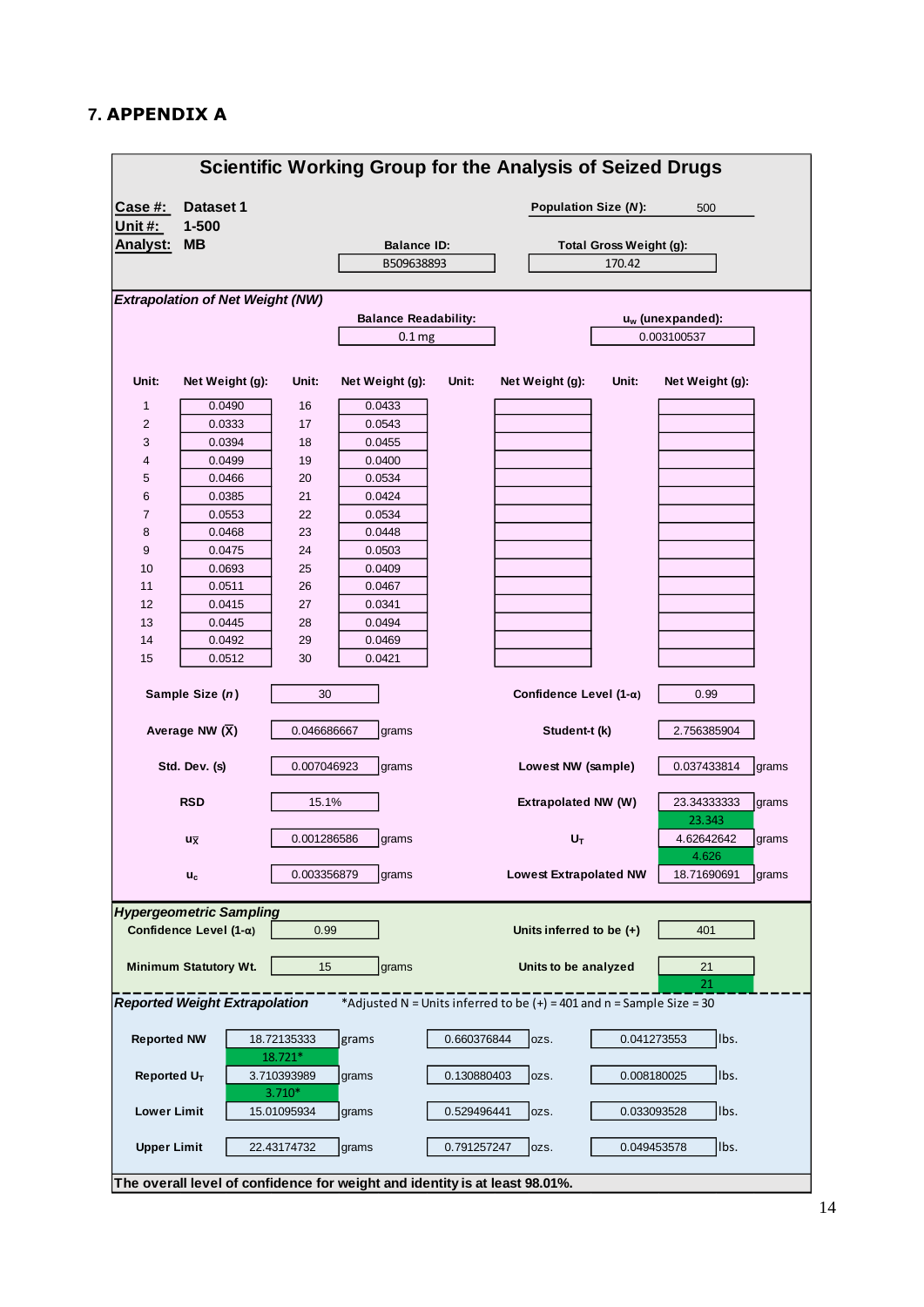|                         |                                         |                        |                                                                             |             | <b>Scientific Working Group for the Analysis of Seized Drugs</b>       |                         |                       |       |
|-------------------------|-----------------------------------------|------------------------|-----------------------------------------------------------------------------|-------------|------------------------------------------------------------------------|-------------------------|-----------------------|-------|
| <u>Case #:</u>          | Dataset 2                               |                        |                                                                             |             | <b>Population Size (N):</b>                                            |                         | 50                    |       |
| <u> Unit #:</u>         | $1 - 50$                                |                        |                                                                             |             |                                                                        |                         |                       |       |
| <u>Analyst:</u>         | TR                                      |                        | <b>Balance ID:</b>                                                          |             |                                                                        | Total Gross Weight (g): |                       |       |
|                         |                                         |                        | B746999853                                                                  |             |                                                                        | 170.42                  |                       |       |
|                         |                                         |                        |                                                                             |             |                                                                        |                         |                       |       |
|                         | <b>Extrapolation of Net Weight (NW)</b> |                        |                                                                             |             |                                                                        |                         |                       |       |
|                         |                                         |                        | <b>Balance Readability:</b>                                                 |             |                                                                        |                         | $u_w$ (unexpanded):   |       |
|                         |                                         |                        | 0.001 <sub>g</sub>                                                          |             |                                                                        |                         | 0.001496364           |       |
|                         |                                         |                        |                                                                             |             |                                                                        |                         |                       |       |
| Unit:                   | Net Weight (g):                         | Unit:                  | Net Weight (g):                                                             | Unit:       | Net Weight (g):                                                        | Unit:                   | Net Weight (g):       |       |
| 1                       | 0.490                                   | 16                     | 0.433                                                                       |             |                                                                        |                         |                       |       |
| 2                       | 0.333                                   | 17                     | 0.543                                                                       |             |                                                                        |                         |                       |       |
| 3                       | 0.394                                   | 18                     | 0.455                                                                       |             |                                                                        |                         |                       |       |
| 4                       | 0.499                                   | 19                     | 0.400                                                                       |             |                                                                        |                         |                       |       |
| 5                       | 0.466                                   | 20                     | 0.534                                                                       |             |                                                                        |                         |                       |       |
| 6                       | 0.385                                   | 21                     | 0.424                                                                       |             |                                                                        |                         |                       |       |
| 7                       | 0.553                                   | 22                     | 0.534                                                                       |             |                                                                        |                         |                       |       |
| 8                       | 0.468                                   | 23                     | 0.448                                                                       |             |                                                                        |                         |                       |       |
| 9                       | 0.475                                   | 24                     | 0.503                                                                       |             |                                                                        |                         |                       |       |
| 10                      | 0.693                                   | 25                     | 0.409                                                                       |             |                                                                        |                         |                       |       |
| 11                      | 0.511                                   | 26                     | 0.467                                                                       |             |                                                                        |                         |                       |       |
| 12                      | 0.415                                   | 27                     | 0.341                                                                       |             |                                                                        |                         |                       |       |
| 13                      | 0.445                                   | 28                     | 0.494                                                                       |             |                                                                        |                         |                       |       |
| 14                      | 0.492                                   | 29                     | 0.469                                                                       |             |                                                                        |                         |                       |       |
| 15                      | 0.512                                   | 30                     | 0.421                                                                       |             |                                                                        |                         |                       |       |
|                         | Sample Size (n)                         | 30                     |                                                                             |             | Confidence Level (1-α)                                                 |                         | 0.99                  |       |
|                         | Average NW $(\overline{X})$             | 0.466866667            | grams                                                                       |             | Student-t (k)                                                          |                         | 2.756385904           |       |
|                         | Std. Dev. (s)                           | 0.070469232            | grams                                                                       |             | Lowest NW (sample)                                                     |                         | 0.431164337           | grams |
|                         | <b>RSD</b>                              | 15.1%                  |                                                                             |             | Extrapolated NW (W)                                                    |                         | 23.34333333<br>23.343 | grams |
|                         | $\mathsf{u}\overline{\mathsf{x}}$       | 0.012865863            | grams                                                                       |             | $U_T$                                                                  |                         | 1.7851165<br>1.129    | grams |
|                         | $u_{c}$                                 | 0.012952588            | grams                                                                       |             | <b>Lowest Extrapolated NW</b>                                          |                         | 21.55821683           | grams |
|                         | <b>Hypergeometric Sampling</b>          |                        |                                                                             |             |                                                                        |                         |                       |       |
|                         | Confidence Level (1-α)                  | 0.99                   |                                                                             |             | Units inferred to be (+)                                               |                         | 35                    |       |
|                         | <b>Minimum Statutory Wt.</b>            | 15                     | grams                                                                       |             | Units to be analyzed                                                   |                         | 11                    |       |
|                         | <b>Reported Weight Extrapolation</b>    |                        |                                                                             |             | *Adjusted N = Units inferred to be $(+)$ = 35 and n = Sample Size = 30 |                         | 11                    |       |
| <b>Reported NW</b>      |                                         | 16.34033333<br>16.340* | grams                                                                       | 0.576388766 | ozs.                                                                   |                         | Ibs.<br>0.036024298   |       |
| Reported U <sub>T</sub> |                                         | 1.24958155<br>$0.472*$ | grams                                                                       | 0.044077728 | OZS.                                                                   |                         | Ibs.<br>0.002754858   |       |
| <b>Lower Limit</b>      |                                         | 15.09075178            | grams                                                                       | 0.532311038 | OZS.                                                                   |                         | Ibs.<br>0.03326944    |       |
| <b>Upper Limit</b>      |                                         | 17.58991488            | grams                                                                       | 0.620466494 | OZS.                                                                   |                         | Ibs.<br>0.038779156   |       |
|                         |                                         |                        | The overall level of confidence for weight and identity is at least 98.01%. |             |                                                                        |                         |                       |       |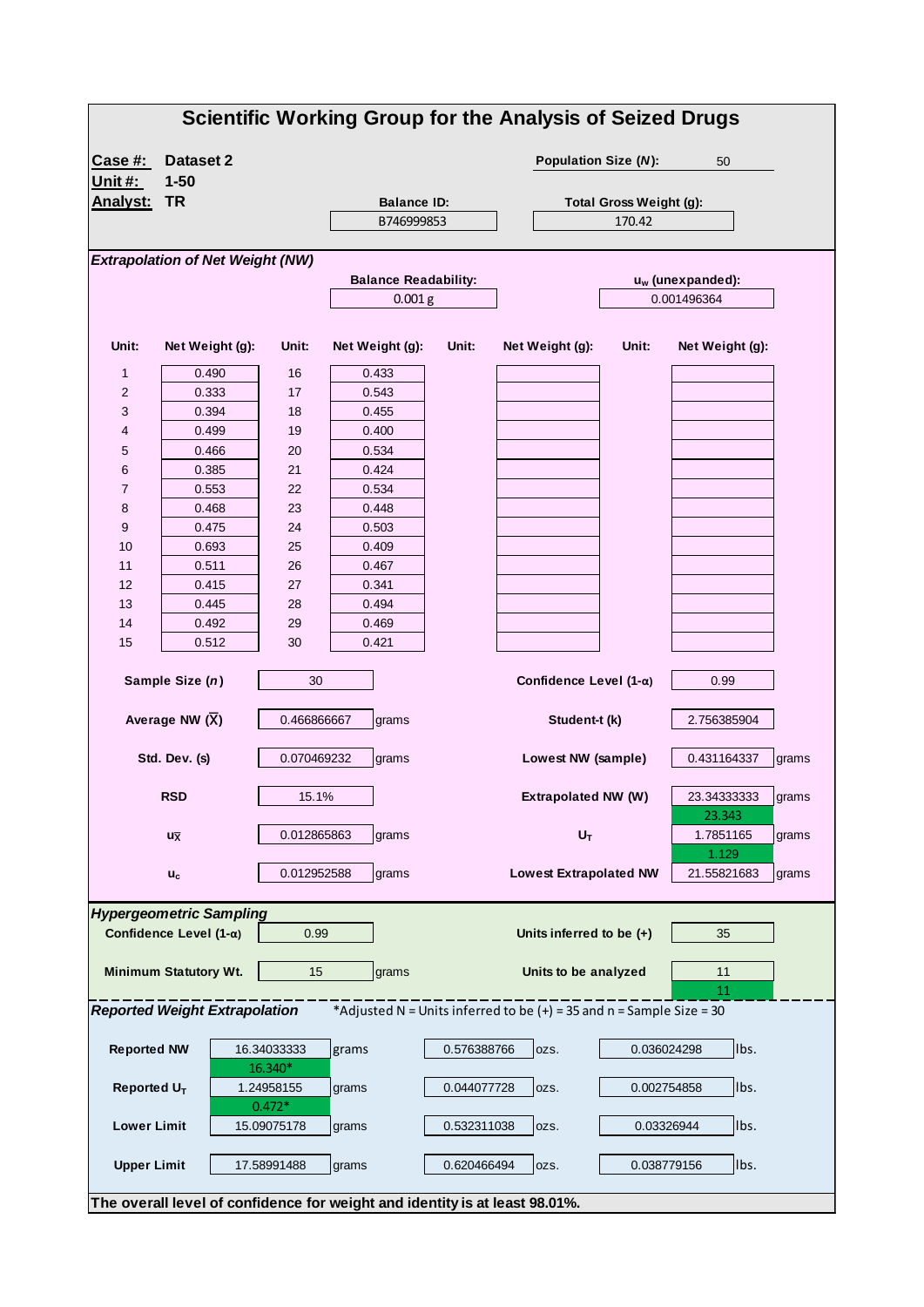|                    |                                                |                        |                                                                             |             | <b>Scientific Working Group for the Analysis of Seized Drugs</b>        |                         |                              |       |
|--------------------|------------------------------------------------|------------------------|-----------------------------------------------------------------------------|-------------|-------------------------------------------------------------------------|-------------------------|------------------------------|-------|
| <u>Case #:</u>     | Dataset 3                                      |                        |                                                                             |             | <b>Population Size (N):</b>                                             |                         | 1512                         |       |
| <u> Unit #:</u>    | 1-1512                                         |                        |                                                                             |             |                                                                         |                         |                              |       |
| <u> Analyst:</u>   | MВ                                             |                        | <b>Balance ID:</b>                                                          |             |                                                                         | Total Gross Weight (g): |                              |       |
|                    |                                                |                        | 6656                                                                        |             |                                                                         | 448.65                  |                              |       |
|                    |                                                |                        |                                                                             |             |                                                                         |                         |                              |       |
|                    | <b>Extrapolation of Net Weight (NW)</b>        |                        |                                                                             |             |                                                                         |                         |                              |       |
|                    |                                                |                        | <b>Balance Readability:</b>                                                 |             |                                                                         |                         | u <sub>w</sub> (unexpanded): |       |
|                    |                                                |                        | 0.1 <sub>mg</sub>                                                           |             |                                                                         |                         | 0.003100537                  |       |
|                    |                                                |                        |                                                                             |             |                                                                         |                         |                              |       |
| Unit:              | Net Weight (g):                                | Unit:                  | Net Weight (g):                                                             | Unit:       | Net Weight (g):                                                         | Unit:                   | Net Weight (g):              |       |
| 1                  | 0.0387                                         | 16                     | 0.0418                                                                      | 31          | 0.0310                                                                  | 46                      | 0.0257                       |       |
| 2                  | 0.0278                                         | 17                     | 0.0266                                                                      | 32          | 0.0237                                                                  | 47                      | 0.0242                       |       |
| 3                  | 0.0191                                         | 18                     | 0.0248                                                                      | 33          | 0.0472                                                                  | 48                      | 0.0282                       |       |
| 4                  | 0.0267                                         | 19                     | 0.0412                                                                      | 34          | 0.0275                                                                  | 49                      | 0.0237                       |       |
| 5                  | 0.0511                                         | 20                     | 0.0190                                                                      | 35          | 0.0320                                                                  | 50                      | 0.0331                       |       |
| 6                  | 0.0227                                         | 21                     | 0.0275                                                                      | 36          | 0.0244                                                                  | 51                      | 0.0243                       |       |
| 7                  | 0.0391                                         | 22                     | 0.0378                                                                      | 37          | 0.0387                                                                  | 52                      | 0.0276                       |       |
| 8                  | 0.0303                                         | 23                     | 0.0209                                                                      | 38          | 0.0366                                                                  | 53                      | 0.0295                       |       |
| 9                  | 0.0239                                         | 24                     | 0.0272                                                                      | 39          | 0.0249                                                                  | 54                      | 0.033                        |       |
| 10                 | 0.0223                                         | 25                     | 0.0415                                                                      | 40          | 0.0227                                                                  | 55                      | 0.0273                       |       |
| 11                 | 0.0241                                         | 26                     | 0.0327                                                                      | 41          | 0.0323                                                                  | 56                      | 0.025                        |       |
| 12                 | 0.0314                                         | 27                     | 0.0291                                                                      | 42          | 0.0277                                                                  | 57                      | 0.0292                       |       |
| 13                 | 0.0283                                         | 28                     | 0.0552                                                                      | 43          | 0.0340                                                                  | 58                      | 0.0278                       |       |
| 14                 | 0.0304                                         | 29                     | 0.0260                                                                      | 44          | 0.0257                                                                  | 59                      | 0.0498                       |       |
| 15                 | 0.0334                                         | 30                     | 0.0273                                                                      | 45          | 0.0320                                                                  | 60                      | 0.0358                       |       |
|                    | Sample Size (n)<br>Average NW $(\overline{X})$ | 60<br>0.030541667      | grams                                                                       |             | Confidence Level (1-α)<br>Student-t (k)                                 |                         | 0.95<br>2.000995378          |       |
|                    | Std. Dev. (s)                                  | 0.007750326            | grams                                                                       |             | Lowest NW (sample)                                                      |                         | 0.024022457                  | grams |
|                    | <b>RSD</b>                                     | 25.4%                  |                                                                             |             | Extrapolated NW (W)                                                     |                         | 46.179<br>46.179             | grams |
|                    | ux                                             | 0.001000563            | grams                                                                       |             | $U_T$                                                                   |                         | 9.85704501<br>9.857          | grams |
|                    | $u_{c}$                                        | 0.003257983            | grams                                                                       |             | <b>Lowest Extrapolated NW</b>                                           |                         | 36.32195499                  | grams |
|                    | <b>Hypergeometric Sampling</b>                 |                        |                                                                             |             |                                                                         |                         |                              |       |
|                    | Confidence Level (1-α)                         | 0.95                   |                                                                             |             | Units inferred to be (+)                                                |                         | 625                          |       |
|                    | <b>Minimum Statutory Wt.</b>                   | 15                     | grams                                                                       |             | Units to be analyzed                                                    |                         | 4<br>4                       |       |
|                    | <b>Reported Weight Extrapolation</b>           |                        |                                                                             |             | *Adjusted N = Units inferred to be $(+)$ = 625 and n = Sample Size = 60 |                         |                              |       |
| <b>Reported NW</b> |                                                | 19.08854167<br>19.089* | grams                                                                       | 0.673329042 | ozs.                                                                    |                         | Ibs.<br>0.042083065          |       |
| Reported $U_T$     |                                                | 4.074506039<br>4.075*  | grams                                                                       | 0.143724088 | OZS.                                                                    |                         | Ibs.<br>0.008982756          |       |
| <b>Lower Limit</b> |                                                | 15.01403563            | grams                                                                       | 0.529604953 | OZS.                                                                    |                         | Ibs.<br>0.03310031           |       |
| <b>Upper Limit</b> |                                                | 23.16304771            | grams                                                                       | 0.81705313  | ozs.                                                                    |                         | Ibs.<br>0.051065821          |       |
|                    |                                                |                        | The overall level of confidence for weight and identity is at least 90.25%. |             |                                                                         |                         |                              |       |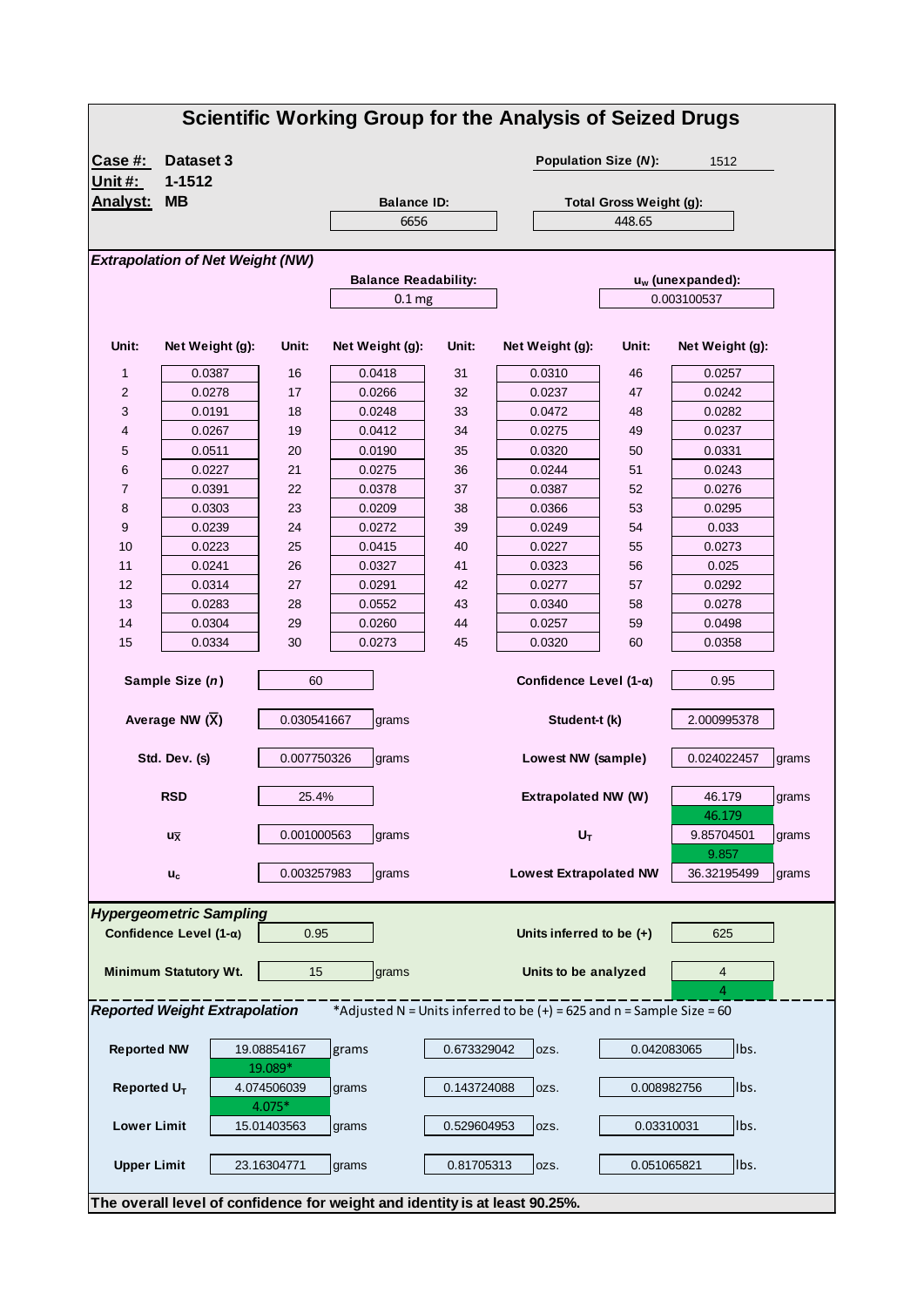|                 |                                         |             |                                                   |       | <b>Scientific Working Group for the Analysis of Seized Drugs</b>      |                         |                                             |       |
|-----------------|-----------------------------------------|-------------|---------------------------------------------------|-------|-----------------------------------------------------------------------|-------------------------|---------------------------------------------|-------|
| Case #:         | Dataset 4                               |             |                                                   |       | <b>Population Size (N):</b>                                           |                         | 151                                         |       |
| <u> Unit #:</u> | $1 - 151$                               |             |                                                   |       |                                                                       |                         |                                             |       |
| <b>Analyst:</b> | <b>TR</b>                               |             | <b>Balance ID:</b>                                |       |                                                                       | Total Gross Weight (g): |                                             |       |
|                 |                                         |             | 24AP8                                             |       |                                                                       | 479.81                  |                                             |       |
|                 |                                         |             |                                                   |       |                                                                       |                         |                                             |       |
|                 | <b>Extrapolation of Net Weight (NW)</b> |             |                                                   |       |                                                                       |                         |                                             |       |
|                 |                                         |             | <b>Balance Readability:</b><br>$0.01\,\mathrm{g}$ |       |                                                                       |                         | u <sub>w</sub> (unexpanded):<br>0.073617359 |       |
|                 |                                         |             |                                                   |       |                                                                       |                         |                                             |       |
| Unit:           | Net Weight (g):                         | Unit:       | Net Weight (g):                                   | Unit: | Net Weight (g):                                                       | Unit:                   | Net Weight (g):                             |       |
| 1               | 3.87                                    | 16          | 4.18                                              | 31    | 3.10                                                                  |                         |                                             |       |
| 2               | 2.78                                    | 17          | 2.66                                              | 32    | 2.37                                                                  |                         |                                             |       |
| 3               | 1.91                                    | 18          | 2.48                                              | 33    | 4.72                                                                  |                         |                                             |       |
| 4               | 2.67                                    | 19          | 4.12                                              | 34    | 2.75                                                                  |                         |                                             |       |
| 5               | 5.11                                    | 20          | 1.90                                              | 35    | 3.20                                                                  |                         |                                             |       |
| 6               | 2.27                                    | 21          | 2.75                                              | 36    | 2.44                                                                  |                         |                                             |       |
| 7               | 3.91                                    | 22          | 3.78                                              | 37    | 3.87                                                                  |                         |                                             |       |
| 8               | 3.03                                    | 23          | 2.09                                              | 38    | 3.66                                                                  |                         |                                             |       |
| 9               | 2.39                                    | 24          | 2.72                                              | 39    | 2.49                                                                  |                         |                                             |       |
| 10              | 2.23                                    | 25          | 4.15                                              | 40    | 2.27                                                                  |                         |                                             |       |
| 11<br>12        | 2.41                                    | 26<br>27    | 3.27<br>2.91                                      |       |                                                                       |                         |                                             |       |
| 13              | 3.14<br>2.83                            | 28          | 5.52                                              |       |                                                                       |                         |                                             |       |
| 14              | 3.04                                    | 29          | 2.60                                              |       |                                                                       |                         |                                             |       |
| 15              | 3.34                                    | 30          | 2.73                                              |       |                                                                       |                         |                                             |       |
|                 |                                         |             |                                                   |       |                                                                       |                         |                                             |       |
|                 | Sample Size (n)                         | 40          |                                                   |       | Confidence Level (1-α)                                                |                         | 0.99                                        |       |
|                 | Average NW $(\overline{X})$             | 3.0915      | grams                                             |       | Student-t (k)                                                         |                         | 2.707913184                                 |       |
|                 | Std. Dev. (s)                           | 0.856859352 | grams                                             |       | Lowest NW (sample)                                                    |                         | 2.673965477                                 | grams |
|                 | <b>RSD</b>                              | 27.7%       |                                                   |       | Extrapolated NW (W)                                                   |                         | 466.8165<br>466.817                         | grams |
|                 | $u_{\overline{X}}$                      | 0.135481359 | grams                                             |       | $\mathsf{U}_\mathsf{T}$                                               |                         | 63.04771292<br>54.056                       | grams |
|                 | $u_{c}$                                 | 0.154190513 | grams                                             |       | <b>Lowest Extrapolated NW</b>                                         |                         | 403.7687871                                 | grams |
|                 | <b>Hypergeometric Sampling</b>          |             |                                                   |       |                                                                       |                         |                                             |       |
|                 | Confidence Level (1-α)                  | 0.99        |                                                   |       | Units inferred to be (+)                                              |                         | 6                                           |       |
|                 | <b>Minimum Statutory Wt.</b>            | 15          | grams                                             |       | Units to be analyzed                                                  |                         | $\overline{c}$<br>$\overline{2}$            |       |
|                 | <b>Reported Weight Extrapolation</b>    |             |                                                   |       | *Adjusted N = Units inferred to be $(+)$ = 6 and n = Sample Size = 40 |                         |                                             |       |
|                 |                                         |             |                                                   |       |                                                                       |                         |                                             |       |
|                 |                                         |             |                                                   |       |                                                                       |                         |                                             |       |
|                 |                                         |             |                                                   |       |                                                                       |                         |                                             |       |
|                 |                                         |             |                                                   |       |                                                                       |                         |                                             |       |
|                 |                                         |             |                                                   |       |                                                                       |                         |                                             |       |
|                 |                                         |             |                                                   |       |                                                                       |                         |                                             |       |
|                 |                                         |             |                                                   |       |                                                                       |                         |                                             |       |
|                 |                                         |             |                                                   |       |                                                                       |                         |                                             |       |
|                 |                                         |             |                                                   | 17    |                                                                       |                         |                                             |       |